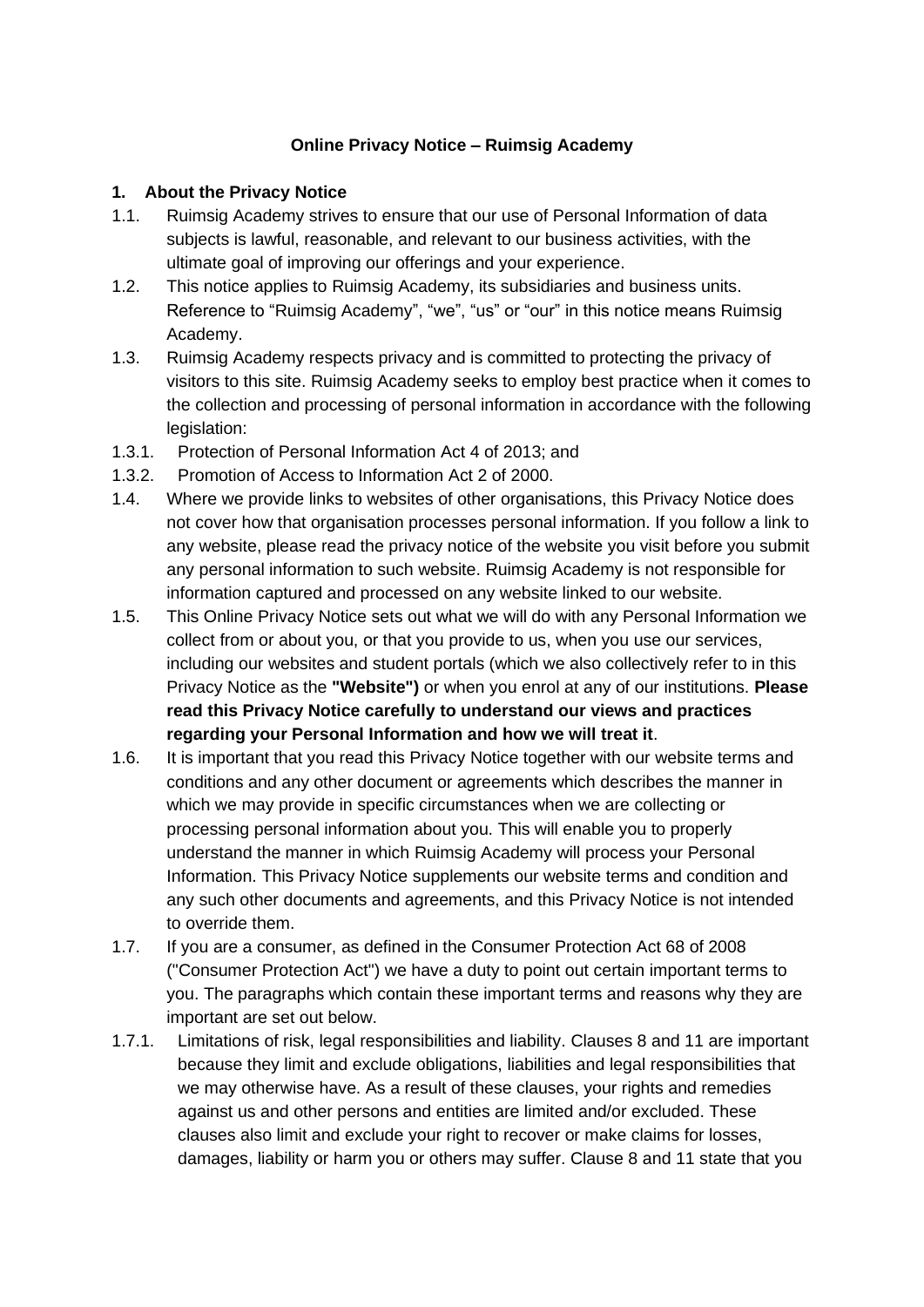know and accept that the Internet is not absolutely secure and there is a risk that your Personal Information will not be secure when transmitting over the Internet.

- 1.7.2. Assumption of risk, legal responsibilities and liability to you. Clause 11 is important because you take on risk, legal responsibilities and liability. As a result of this clause, you may also be responsible for claims and other amounts. You will also be responsible for, and you accept, various risks, damages, harms, and injury which may be suffered by you and others as stated in this clause. In terms of this clause, you waive your rights and as a result we may not have to perform our duties and you may not become aware of information that you may need to protect yourself.
- 1.7.3. Acknowledgement of fact by you. Clause 5 is important because it contains statements which are acknowledgments of fact by you. You will not be able to deny that the statements are true. We may take action against you and may have claims against you as a result of these statements. You will not be able to take any action against us if you suffer harm as a result of these statements.

#### **2. The Personal Information that we collect about you**

- 2.1. Ruimsig Academy may collect, receive, record, organise, collate, store, update, change, retrieve, read, process, analyse, use and share your Personal Information in a way set out in this Privacy Notice. When we do one or more of these actions with your Personal Information, we are **"Processing"** your personal information.
- 2.2. **"Personal Information"** refers to private information about an identifiable person (which includes natural persons as well as juristic persons, such as companies or trusts). Personal information does not include information that does not identify a person (including in instances where that information has been de-identified). The type of personal information that we collect about you may differ on the basis of the services that you receive from Ruimsig Academy.
- 2.3. We may process different kinds of personal data about you which we have grouped together as follows:
	- **Identity Data**, which includes information concerning your name, username or similar identifier, marital status, title, date of birth, gender, race and legal status, as well as copies of your identity documents, photographs, identity number, registration number and qualifications.
	- **Contact Data**, which includes billing addresses, delivery addresses, email addresses and telephone numbers.
	- **Financial Data**, which includes bank account and payment card details, insurance information, and financial statements.
	- **Transaction Data,** which includes details about payments to and from you.
	- **Service Data**, which includes information concerning your interactions with Ruimsig Academy as well as your performance in Ruimsig Academy administered educational courses.
	- **Security Data**, which may include records of your access to our facilities, as well as CCTV camera footage of you on or nearby our premises.
	- **Technical Data**, which includes your internet protocol (IP) address, your login data, browser type and version, time zone setting and location, browser plug-in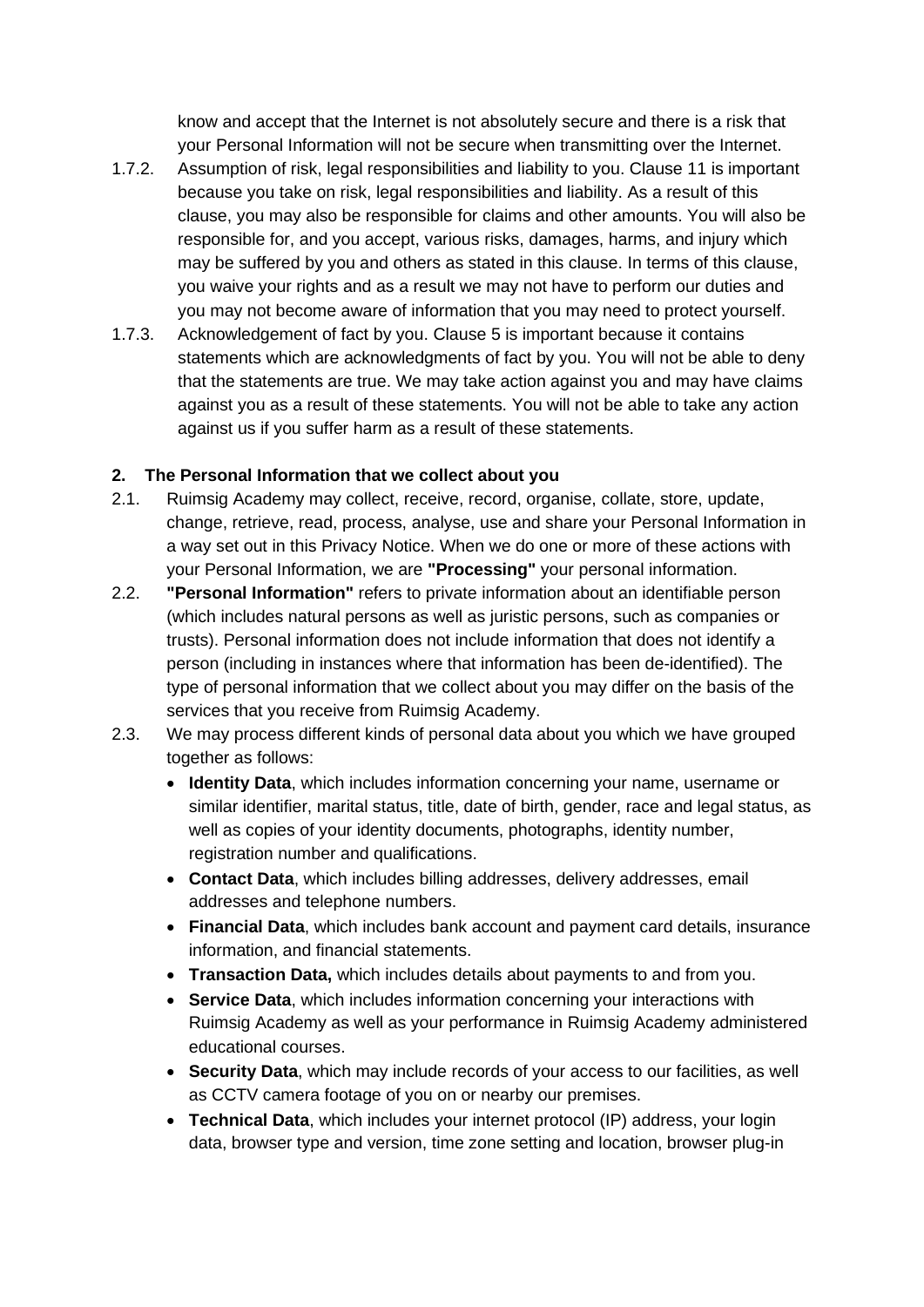types and versions, operating system and platform, and other technology on the devices you use to access the Website.

- **Usage Data**, which includes information about how you use our Website, products and services; and
- **Marketing and Communications Data**, which includes your preferences in receiving marketing from us and our third parties and your communication preferences.
- 2.4. If any of the information you provide to us:
- 2.4.1. contains special personal information such as health, religion, ethnic or race information, your consent is the lawful basis on which we rely to process such information unless any other lawful basis exist allowing us to process such information.
- 2.4.2. contains the processing of personal information of children (minors), for instance information given to us about a child during a complaint resolution process, this processing of personal information of children may only be carried out with the prior consent of the competent person such as a parent or legal guardian, unless lawful basis exist allowing us to process such information without the aforementioned consent.
- 2.5. We do not provide services directly to children, and our site is not available for use by any person under the age of 18 years without consent and supervision from a competent person such as parent or a legal guardian. This Privacy Notice also applies in a case where a child makes use of our website with the consent from a competent person. Use of our website by a child without the relevant consent from a competent person is prohibited.
- 2.6. Ruimsig Academy may also process, collect, store and/or use aggregated data, which may include historical or statistical data ("Aggregated Data") for any purpose. Aggregated Data could be derived from your personal information but is not considered personal information as this data will not directly or indirectly reveal your identity. However, if we combine or connect Aggregated Data with your personal information so that it can directly or indirectly identify you, we will treat the combined data as personal information which will be used in accordance with this Privacy Notice.

## **3. How we collect your Personal Information**

We collect your personal information in three ways, namely:

- through direct or active interactions with you;
- through automated or passive interactions with you; and
- from third parties.

## 3.1. **Direct or active collection from you**

We may require you to submit certain information in order for you to access certain portions of the Website and to enable us to provide certain services to you (e.g. providing further requested information, enrolling in a school, prospectus ordering etc.) or to conclude an agreement with us, or to fulfil our statutory obligations. We also collect information directly from you when you communicate directly with us, for example via e-mail, telephone calls, feedback forms, site comments and forums. If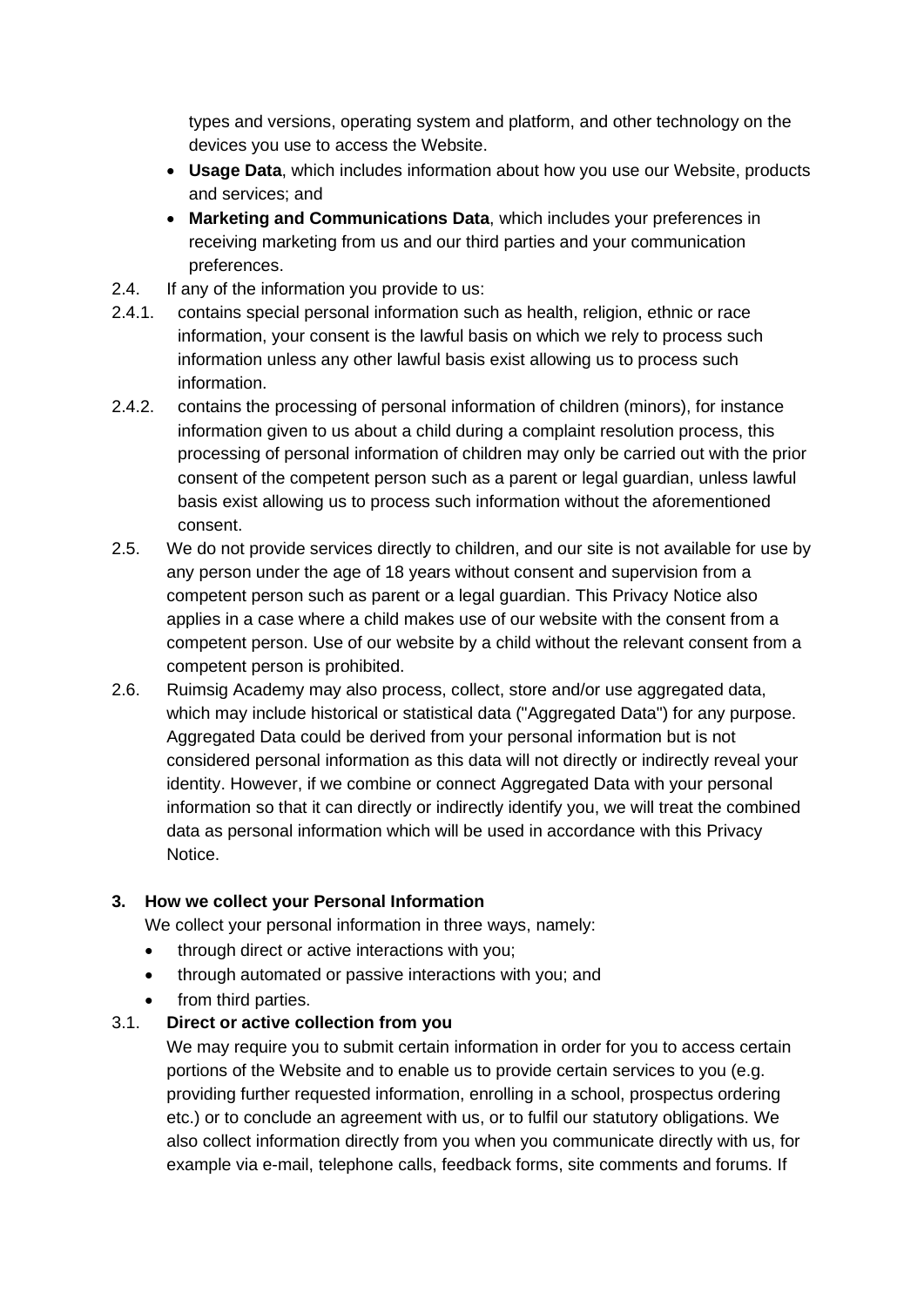you contact us, we may keep a record of that correspondence. The information we may actively collect from you may include any of the information listed in section 2 of this Privacy Notice.

# 3.2. **Passive collection from your Access Device**

We passively collect some of your personal information from devices that you use to access and navigate through the Website or to access any network administered by Ruimsig Academy (each an **"Access Device**"), using various technological means. The information which we passively collect from your Access Device may include your Identity Data, Contract Data, Security Data, Technical Data, Usage Data, Marketing and Communications Data, and any other information which you permit us, from time to time, to passively collect from your Access Device.

# 3.3. **Information collected from third parties.**

Ruimsig Academy may receive personal information about you from various third parties and public sources and will treat that information with due care.

# **4. How the Information Collected is Used**

- 4.1. Personal information provided to Ruimsig Academy by you will only be used for the purposes stated when the personal information is requested.
- 4.2. We may use your personal information:
	- to provide our services to you, as well as any goods that you may purchase from us (including goods you purchase from our parent portal);
	- to administer our various education programmes;
	- to operate our facilities:
	- to comply with our statutory obligations, including submissions to the Companies and Intellectual Property Commission, as well as interacting with regulatory authorities;
	- to conduct business case analysis:
	- to conduct Ruimsig Academy's recruitment exercises, including referrals, and hiring processes, including the capturing of a job applicant's details and the providing of status updates to such a job applicant. In this context Ruimsig Academy will conduct criminal record and credit checks;
	- to retain and make information available to you on the Website;
	- to provide you with marketing that is relevant to you, or to direct information concerning Ruimsig Academy;
	- maintain and update our customer, or potential customer databases;
	- to establish and verify your identity on the Website;
	- diagnose and deal with technical issues, customer support queries and other user queries;
	- operate, administer, maintain, secure and develop the Website and the performance and functionality of the Website;
	- to protect our rights in any litigation;
	- detect, prevent or deal with actual or alleged fraud, security or the abuse, misuse or unauthorised use of the Website and/or contravention of this Privacy Notice or any of the terms and conditions that apply to the use of the Website;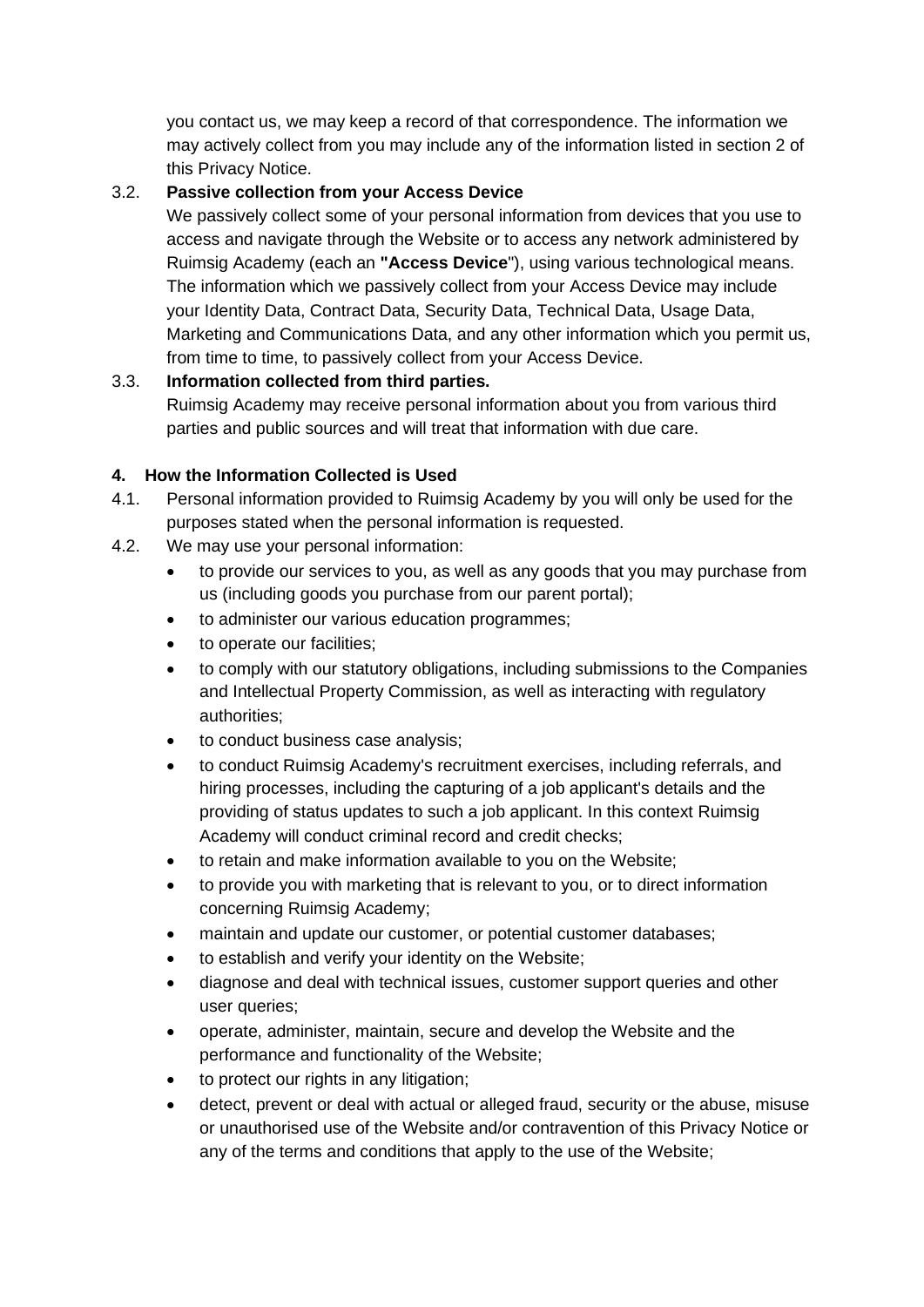- communicate with you and keep a record of our communications with you and your communications with us;
- inform you about any changes to the Website, the Privacy Notice or other changes which are relevant;.
- to create user profiles and analyse and compare how you and other users make use of the Website, including (without limitation) habits, click-patterns, preferences, frequency and times of use, trends and demographics;
- to analyse and compare the kinds of Access Devices that you and other users make use of and where you are using them; and
- for any other purposes relevant to our business activities, provided they are lawful.
- 4.3. Demographical and statistical information about user behaviour may be collected and used to analyse the popularity and effectiveness of Ruimsig Academy websites. Any disclosure of this information will be in aggregated and anonymised form and will not identify individual users.
- 4.4. Ruimsig Academy will restrict its processing of your Personal Information to the original purposes for which it was collected, unless Ruimsig Academy reasonably considers that it is required to be processed for another purpose and that purpose is compatible with the original purpose. If you would like us to explain how the further processing for the new purpose is compatible with the original purpose, please contact us.

# **5. Sharing of your Personal Information**

- 5.1. We will not intentionally disclose, for commercial gain or otherwise, your Personal Information other than as set out in this Privacy Notice or without your permission.
- 5.2. Ruimsig Academy may share your Personal Information under the following circumstances:
- 5.2.1. to our agents, advisers, service providers and suppliers which have agreed to be bound by this Privacy Notice or on terms which offer the same level of protection as this Privacy Notice;
- 5.2.2. to our agent responsible for processing of pre-admission tests which have agreed to be bound by this Privacy Notice or on terms which offer the same level of protection as this Privacy Notice;
- 5.2.3. to our employees, suppliers, service providers and agents if and to the extent that they need to know the information in order to provide the services for or to us for which they have been appointed, such as hosting, development and administration, technical support and other support services relating to the Website or the operation of the Ruimsig Academy business. We will authorise any information processing done by a third party on our behalf, amongst other things by entering into written agreements with those third parties governing our relationship with them and containing confidentiality and non-disclosure provisions;
- 5.2.4. in order to enforce or apply any other contract between you and us;
- 5.2.5. in order to protect our rights, property or safety or that of our customers, employees and prospective employees, contractors, candidates and prospective candidates, suppliers, service providers, agents and any other third party;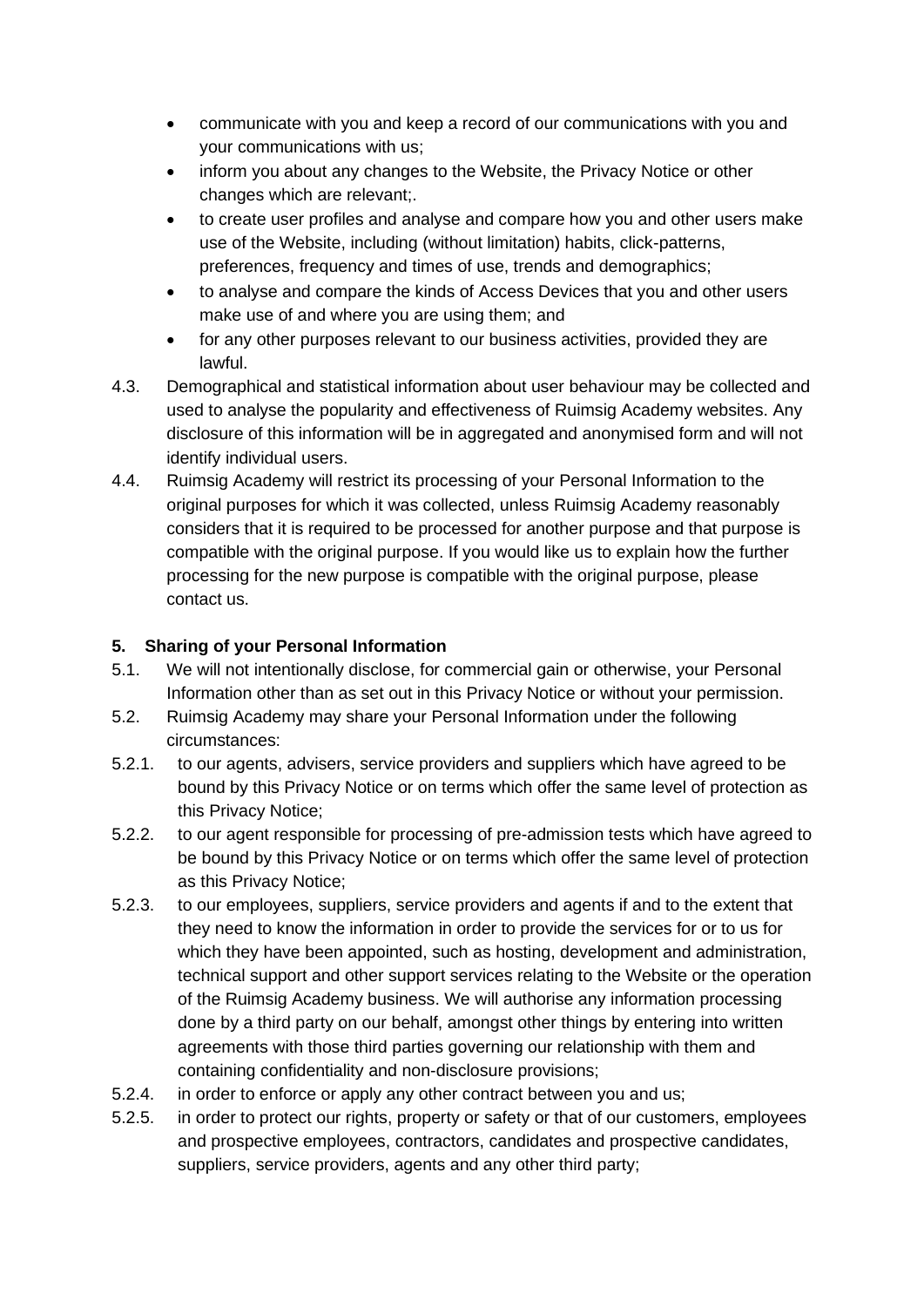- 5.2.6. in order to mitigate any actual or reasonably perceived risk to us, our customers, employees and prospective employees, contractors, candidates and prospective candidates, agents or any other third party; and
- 5.2.7. to governmental agencies, exchanges and other regulatory or self-regulatory bodies if required to do so by law or if we reasonably believe that such action is necessary to:
	- comply with the law or any legal process:
	- protect and defend the rights, property or safety of Ruimsig Academy, or our customers, employees and prospective employees, contractors, candidates and prospective candidates, suppliers, service providers, agents or any third party;
	- detect, prevent or deal with actual or alleged fraud, security or technical issues or the abuse, misuse or unauthorized use of the Website and/or contravention of this Privacy Notice; and
	- protect the rights, property or safety of members of the public. If you provide false or deceptive information about yourself or misrepresent yourself as being someone else, we may proactively disclose such information to the appropriate regulatory bodies and/or commercial entities.

## **6. Cross-border Transfer**

- 6.1. Information that we collect from you may be collected in, or transferred to, a destination outside of South Africa. Such destination may not have comparable data protection legislation, and such collected information may also be processed by staff operating outside South Africa who work for us or by one of our contractors. However, we will ensure that there is either binding corporate rules or a binding agreement in place to ensure your information is processed in line with South African privacy legislation and this Privacy Notice.
- 6.2. Please contact us if you want further information on the specific mechanism used by us when transferring your personal information outside of South Africa or the destination in which we collected the personal information.
- 6.3. Personal information shared for performance of the pre-admission test, done by an external party outside the borders of South Africa, will be limited to the information required to do the test. The safeguards listed in 6.1 will be adhered to at all times.

# **7. How we Store Information Collected**

- 7.1. Personal information is held only as long as is necessary to provide the services to you or as may be required in terms of legislation (including prescription periods) and business requirements, whichever period is the longest. The details of this are available on request to the Ruimsig Academy Information Officer in the form of the Ruimsig Academy Data Retention Notice.
- 7.2. Personal information that you provide to us will be stored electronically on our servers or those of our service providers, as well as in hard copy format (at times), with reasonable organisation and technical safeguards in place to protect this personal information. However, we do work with third party contractors, some of whom host and operate certain features of the website.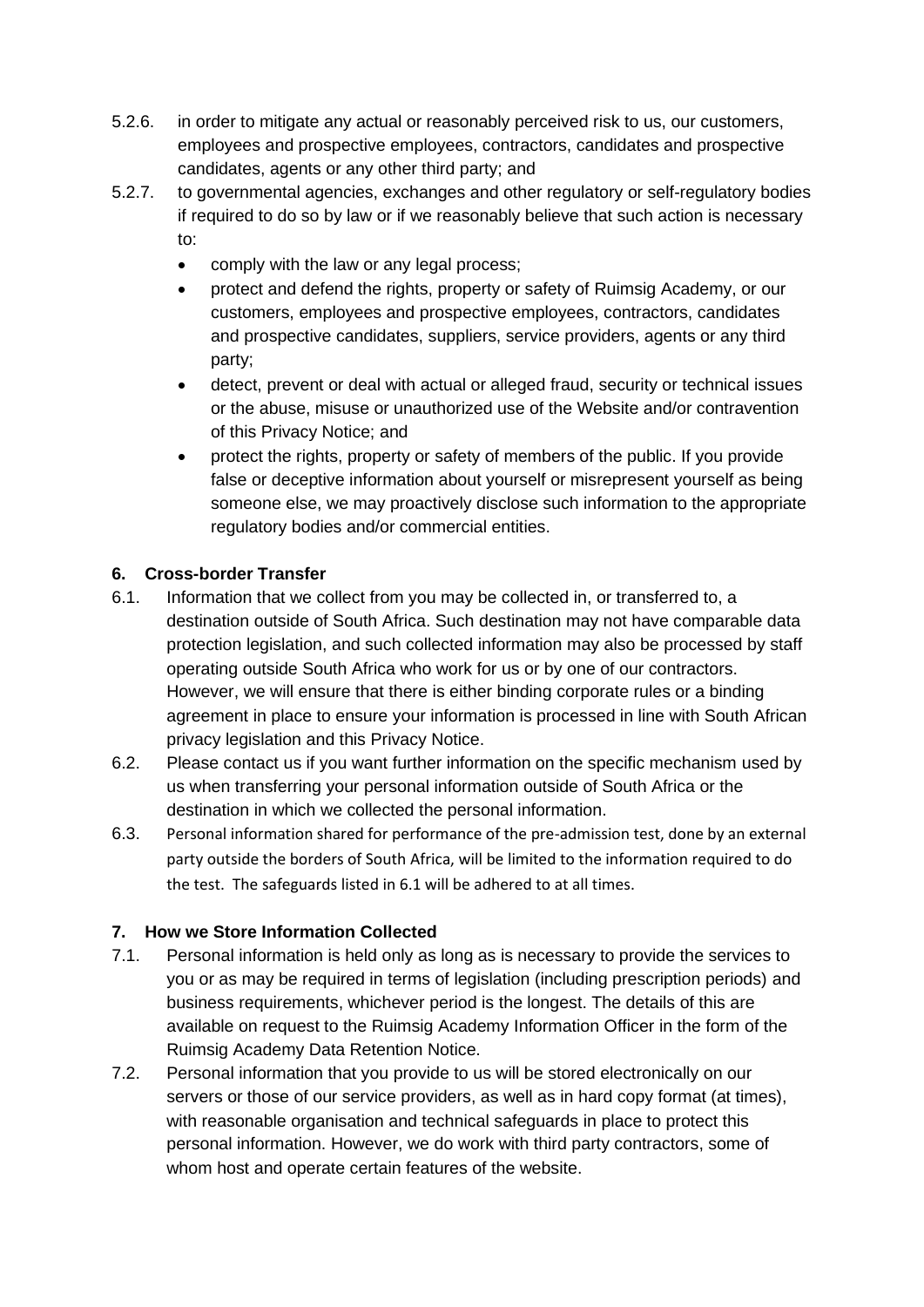- 7.3. If you subscribe for data, news, announcements, alerts or any such information to be emailed to you from Ruimsig Academy, we will hold your details on our database until such time as you chose to unsubscribe from this service. You may do this at any stage by selecting the appropriate option in the alerts section of this site.
- 7.4. We may keep and process some or all of your personal information if and for as long as:
	- we are required or permitted by law or a contract with you to keep it:
	- we reasonably need it for lawful purposes related to our functions and activities;
	- we reasonably need it for evidentiary purposes; or
	- you agree to us keeping it for a specified further period.
- 7.5. To determine the appropriate retention period for personal information, Ruimsig Academy will consider, among other things, the quantity, nature and sensitivity of the personal information, the potential risk of harm from unauthorised use or disclosure of your personal information, the purposes for which we process your personal information and whether we can achieve those purposes through other means. Ruimsig Academy will always comply with applicable legal, regulatory, tax, accounting or other requirements as they pertain to the retention of personal information.

## **8. Quality and Protection of your Information**

- 8.1. We make every effort to keep the personal information we hold updated, complete and accurate. It is your duty to provide Ruimsig Academy with your most up to date personal information and you can do so in the following ways:
	- Please use the Parent Portal (SCADSYS) to update on our system, you may access through our website by clicking on the Parent Account Login button.
	- You may e-mail our admissions office to update your information: admissions@ruimsigacademy.co.za
- 8.2. Ruimsig Academy strives to ensure the security of personal information we hold by taking reasonable measures to prevent destruction, unlawful access and loss of personal information. Any compromise of data integrity or confidentiality will be reported to you by written notice.
- 8.3. Even by taking the above measures when processing personal information, we do not guarantee that your personal information is 100% secure.
- 8.4. Please contact us by email at the aforesaid email address if you:
	- Require access to any of your personal information we have on our database; or
	- Wish to notify us of any change, modification or correction; or
	- Would like to have your personal information removed from our records.

We will require suitable proof of identity from you before we can action any of the above requests.

## **9. How We Use "Cookies"**

In so far as our web pages use 'cookies", a cookie is a small file of letters and numbers that we place on your computer or mobile device. These cookies allow us to distinguish you from other users and assist us to provide you with a good experience when browsing our website. It also allows us to improve our website.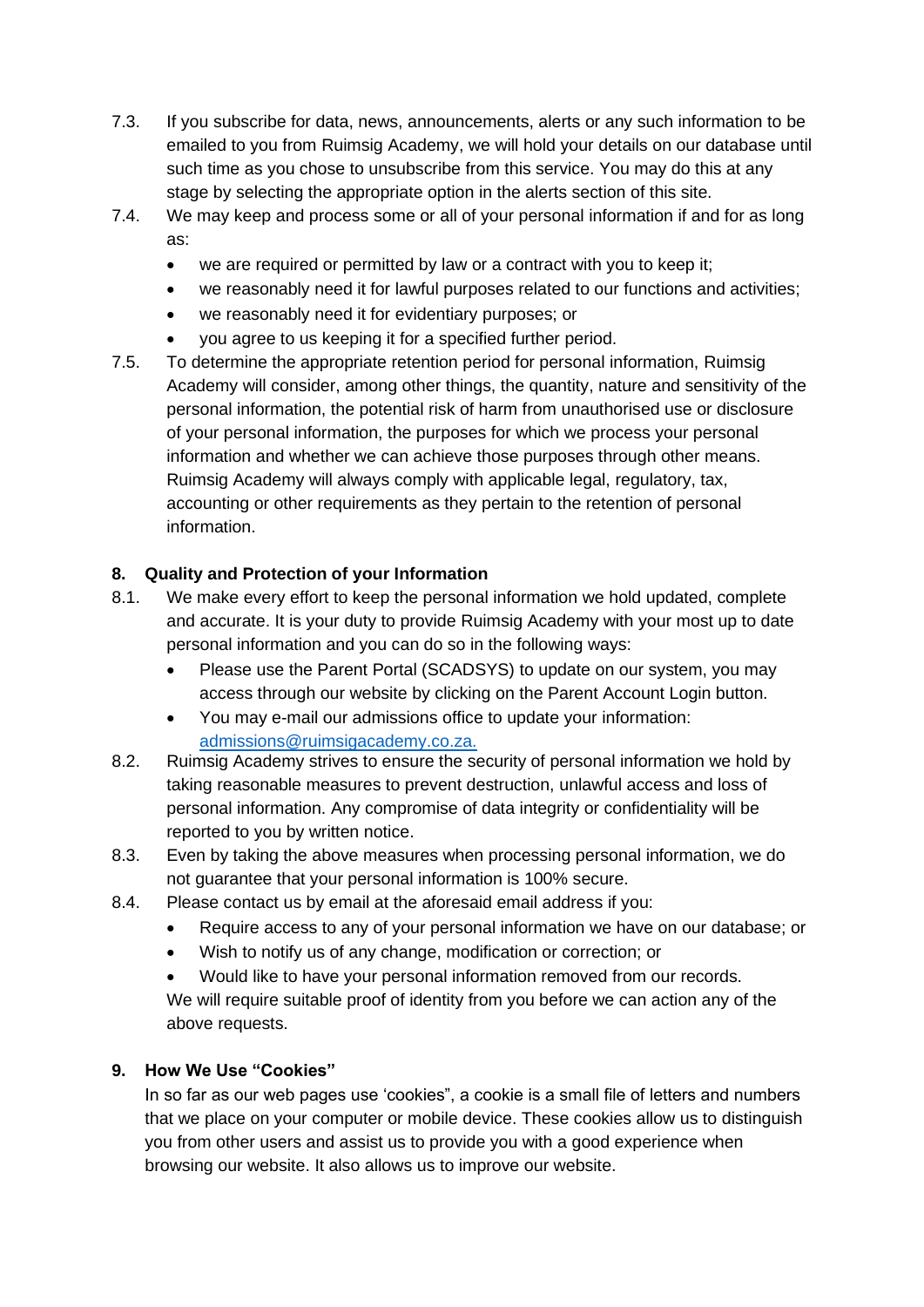#### **10. Access to Information**

The Promotion of Access to Information Act, 2000 gives you the right to access information held about you. For further information about this right and how to exercise it, please see Ruimsig Academy's PAIA Manual available at [https://www.ruimsigacademy.co.za/.](https://www.ruimsigacademy.co.za/)

## **11. You give up some of your rights**

You agree that where the law requires us to make you aware of something (to inform or notify you) or to do something else, we do not have to do this. This only applies as far as the law allows this.

For example, sometimes the law says that we have a duty to make you aware of some information or other matters, unless you agree that we do not need to do these things (this is called a waiver of rights). Because you agree to this, we will not have this duty anymore and will not need to make you aware of the information or other matters.

## **12. Your rights**

Please note that, under certain circumstances, you may have rights under data protection laws in relation to your personal information:

- 12.1. **Request access to your personal information** (commonly known as a "data subject' access request"). This enables you to receive a copy of the personal information that Ruimsig Academy has about you. We may refuse your request for access or disclosure of your personal information if any of the grounds permitted in law applies.
- 12.2. **Request correction of the personal information that we hold about you**. This enables you to ensure that any incomplete or inaccurate data that Ruimsig Academy holds about you is corrected. To exercise this right, you should contact us via email and inform us that your data is incomplete and/or inaccurate. You will need to point out what you believe is inaccurate or incomplete and explain to us how we should correct or complete it as well as provide us with the evidence of inaccuracies where available. On receipt of your request we will, as soon as reasonably practicable, correct or complete your personal information.
- 12.3. **Request erasure of your personal data**. This enables you to request that Ruimsig Academy delete or remove personal information where there is no lawful basis for us continuing to process or retain it. You also have the right to ask us to delete or remove your personal information where you have successfully exercised your right to object to the processing thereof where we may have processed your information unlawfully or where we are required to erase or de-identify your personal information to comply with applicable law. Ruimsig Academy may not always be able to comply with your request of erasure for specific legal reasons which will be notified to you, if applicable, at the time of your request.
- 12.4. **Withdraw consent at any time where we are relying on consent to process your personal information**. This will not affect the lawfulness of any processing carried out before you withdraw your consent. If you withdraw your consent, we may not be able to provide certain products or services to you. We will advise you if this is the case at any time you withdraw your consent. Please note that we may continue to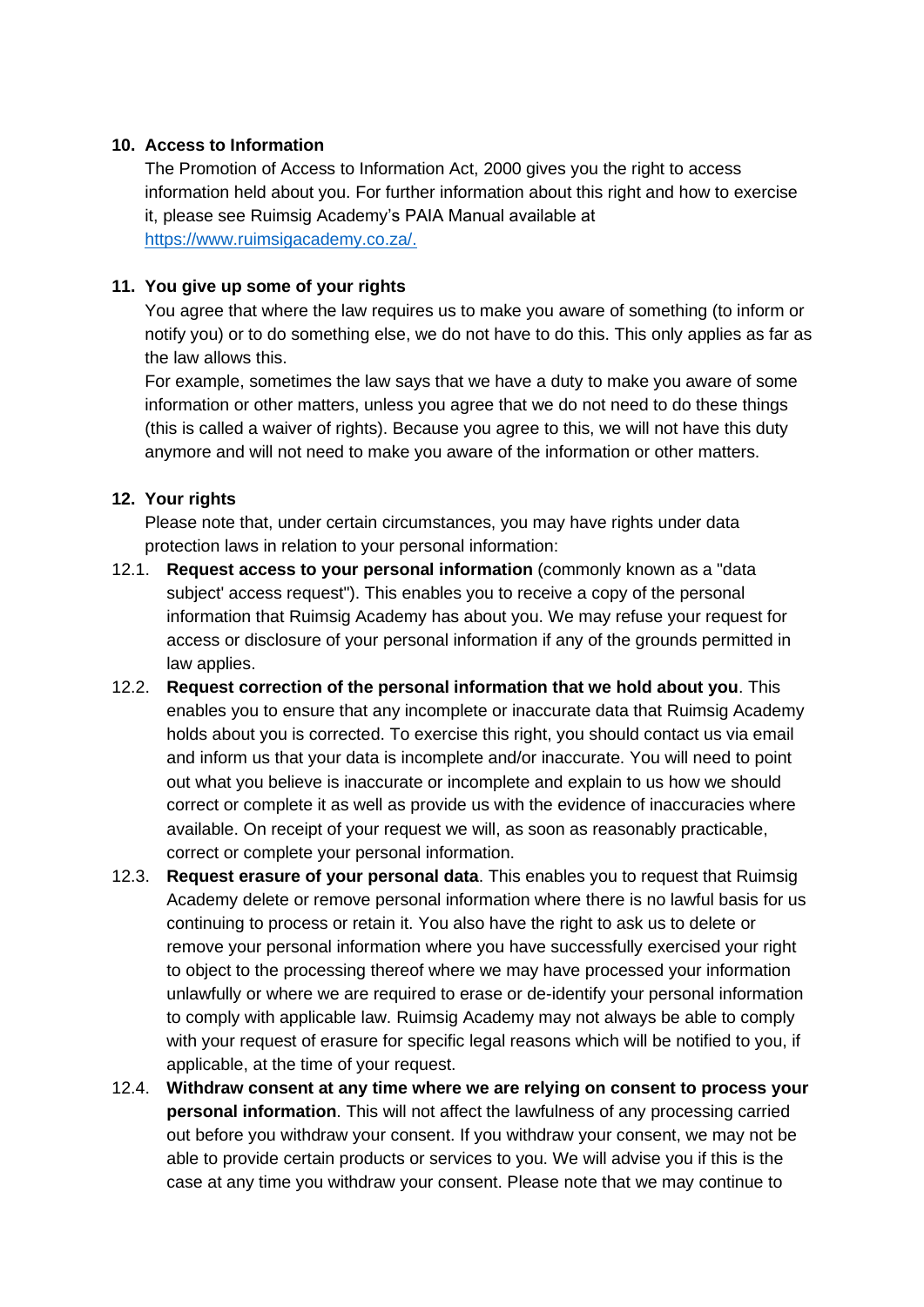process your personal information in certain instances where we are not relying on your consent.

12.5. **Right to object**. You have a right to object in accordance with applicable data protection or privacy legislation, at any time, from us processing or using your personal information and we may no longer process your personal information. Should you require to exercise your right to object, you should inform us that you do not want us to process your personal information and state the reasons why we should stop using such personal information to which you object. Should we not have any lawful basis for processing the information you object to, we would stop using such personal information objected to successfully, unless data protection or privacy legislation or other agreements with you provide us with a lawful basis for or justifies us in continuing to process such information, and we will inform you of the result of your objection.

## **13. Direct marketing**

- 13.1. Through your engagement with us you may be requested whether you agree to receive marketing communications from us. You may refuse, accept, require us to discontinue, or pre-emptively block any approach or communications from us if that approach or communication is primarily for the purpose of direct marketing ("**direct marketing communications**").
- 13.2. You may opt out of receiving direct marketing communications from us at any time by requesting us (in the manner set out in the communication or by contacting us at the contact details set out in clause 17) to desist from initiating any direct marketing to you. If you have opted out, we may send you written (which may include electronic writing) confirmation of receipt of your opt out request, and not send you any further direct marketing communications. Please note that you may continue to receive communications from us that are not marketing related.

## **14. Consumer Protection Act and Protection of Personal Information Act**

- 14.1. If any party of this Privacy Notice is regulated by or subject to the Consumer Protection Act 68 of 2008 ("**CPA"**) or the Protection of Personal Information Act 4 of 2013 ("**POPIA**"), it is not intended that any part of this Privacy Notice contravenes any provision of the said legislation. Therefore, all provisions of this Privacy Notice must be treated as being qualified, to the extent necessary, to ensure that the provisions of CPA and POPIA are complied with.
- 14.2. No provisions of this Privacy Notice (or any contract governed by this Privacy Notice):
- 14.2.1. does or purports to limit or exempt us or any person or entity from any liability (including, without limitation, for any loss directly or indirectly attributable to our gross negligence or wilful default or that of any other person acting for or controlled by us) to the extent that the law does not allow such a limitation or exemption;
- 14.2.2. requires you to assume risk or liability for the kind of liability or loss, to the extent that the law does not allow such an assumption of risk or liability; or
- 14.2.3. limits or excludes any warranties or obligations which are implied into this Privacy Notice (or any contract governed by this Privacy Notice) by CPA or POPIA (to the extent they are applicable) or which we give under CPA or POPIA (to the extent